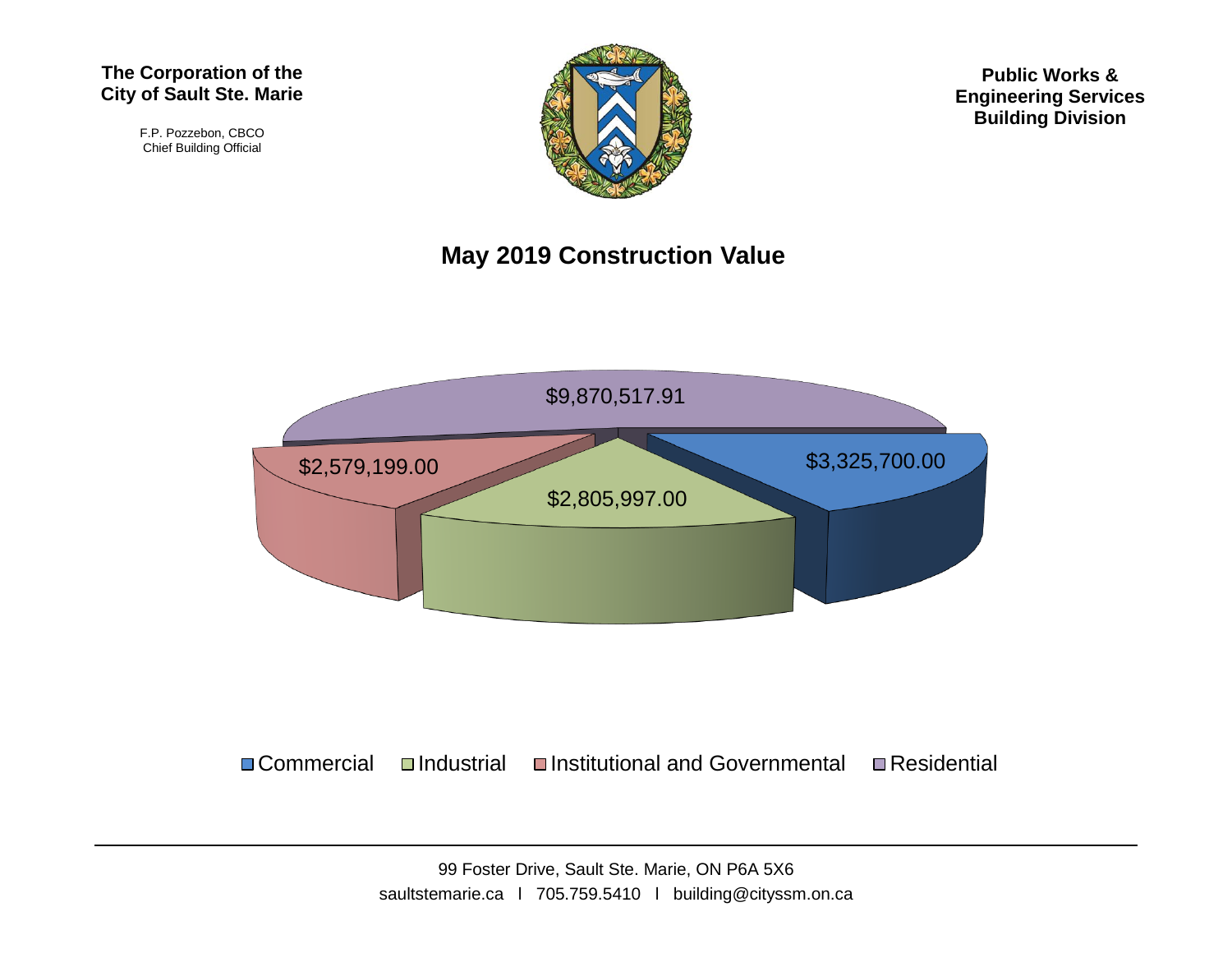

**Public Works and Engineering Services Building Division**

**Tel: (705) 759-5410Fax: (705) 541-7165**

## **BUILDING PERMITS SUMMARY 2019/05/01 to 2019/05/31**

|                                                          |                                  | <b>New Construction</b>  |                      |                                         | <b>Alterations and Additions</b> |                      | <b>Total</b>                     |                          |                      |
|----------------------------------------------------------|----------------------------------|--------------------------|----------------------|-----------------------------------------|----------------------------------|----------------------|----------------------------------|--------------------------|----------------------|
| <b>Building Type</b>                                     | <b>Num</b><br>of<br><b>Units</b> | Num of<br><b>Permits</b> | <b>Value of Work</b> | <b>Num</b><br><b>of</b><br><b>Units</b> | Num of<br><b>Permits</b>         | <b>Value of Work</b> | <b>Num</b><br>of<br><b>Units</b> | Num of<br><b>Permits</b> | <b>Value of Work</b> |
| <b>Commercial</b>                                        |                                  |                          |                      |                                         |                                  |                      |                                  |                          |                      |
| Hotel, hotel/motel,<br>motor hotel                       | $\mathbf 0$                      | $\mathbf 0$              | \$0.00               | $\pmb{0}$                               | $\overline{2}$                   | \$5,400.00           | $\pmb{0}$                        | $\overline{2}$           | \$5,400.00           |
| Motor vehicle show<br>room (new and used)                | $\pmb{0}$                        | $\mathbf 0$              | \$0.00               | $\mathbf 0$                             | 1                                | \$700,000.00         | $\pmb{0}$                        | 1                        | \$700,000.00         |
| Office building                                          | $\mathbf 0$                      | $\mathbf 0$              | \$0.00               | 0                                       | 3                                | \$1,833,900.00       | 0                                | 3                        | \$1,833,900.00       |
| Outdoor recreational<br>building                         | $\pmb{0}$                        | $\mathbf 0$              | \$0.00               | $\mathbf 0$                             |                                  | \$3,500.00           | $\pmb{0}$                        | 1                        | \$3,500.00           |
| Restaurant                                               | $\pmb{0}$                        | 0                        | \$0.00               | $\mathbf 0$                             | 5                                | \$370,000.00         | $\pmb{0}$                        | 5                        | \$370,000.00         |
| Retail and wholesale<br>outlets                          | $\mathbf 0$                      | $\mathbf 0$              | \$0.00               | $\mathbf 0$                             | 5                                | \$112,900.00         | $\mathbf 0$                      | 5                        | \$112,900.00         |
| Service station, repair<br>garage and specialty<br>shop  | $\mathbf 0$                      | $\mathbf 0$              | \$0.00               | $\mathbf 0$                             | 1                                | \$300,000.00         | $\mathbf 0$                      | $\mathbf{1}$             | \$300,000.00         |
| Total:                                                   | $\mathbf 0$                      | $\mathbf 0$              | \$0.00               | $\mathbf 0$                             | 18                               | \$3,325,700.00       | $\mathbf 0$                      | 18                       | \$3,325,700.00       |
| <b>Industrial</b>                                        |                                  |                          |                      |                                         |                                  |                      |                                  |                          |                      |
| Engineering                                              | $\mathbf 0$                      | $\mathbf 0$              | \$0.00               | $\mathbf 0$                             | $\mathbf{1}$                     | \$2,749,997.00       | $\mathbf 0$                      | 1                        | \$2,749,997.00       |
| Primary industry<br>building                             | $\mathbf 0$                      | $\mathbf 0$              | \$0.00               | $\mathbf 0$                             | 1                                | \$53,500.00          | $\mathbf 0$                      | 1                        | \$53,500.00          |
| Storage building                                         | $\mathbf 0$                      | $\mathbf 0$              | \$0.00               | $\mathbf 0$                             |                                  | \$2,500.00           | $\mathbf 0$                      | 1                        | \$2,500.00           |
| Total:                                                   | $\pmb{0}$                        | 0                        | \$0.00               | $\mathbf 0$                             | $\mathbf{3}$                     | \$2,805,997.00       | $\mathbf 0$                      | $\mathbf{3}$             | \$2,805,997.00       |
| <b>Institutional and Governmental</b>                    |                                  |                          |                      |                                         |                                  |                      |                                  |                          |                      |
| Day care, nursing<br>home, rest home,<br>home for the bl | 8                                |                          | \$1,900,000.00       | $\mathbf 0$                             | $\overline{2}$                   | \$4,199.00           | 8                                | $\mathbf{3}$             | \$1,904,199.00       |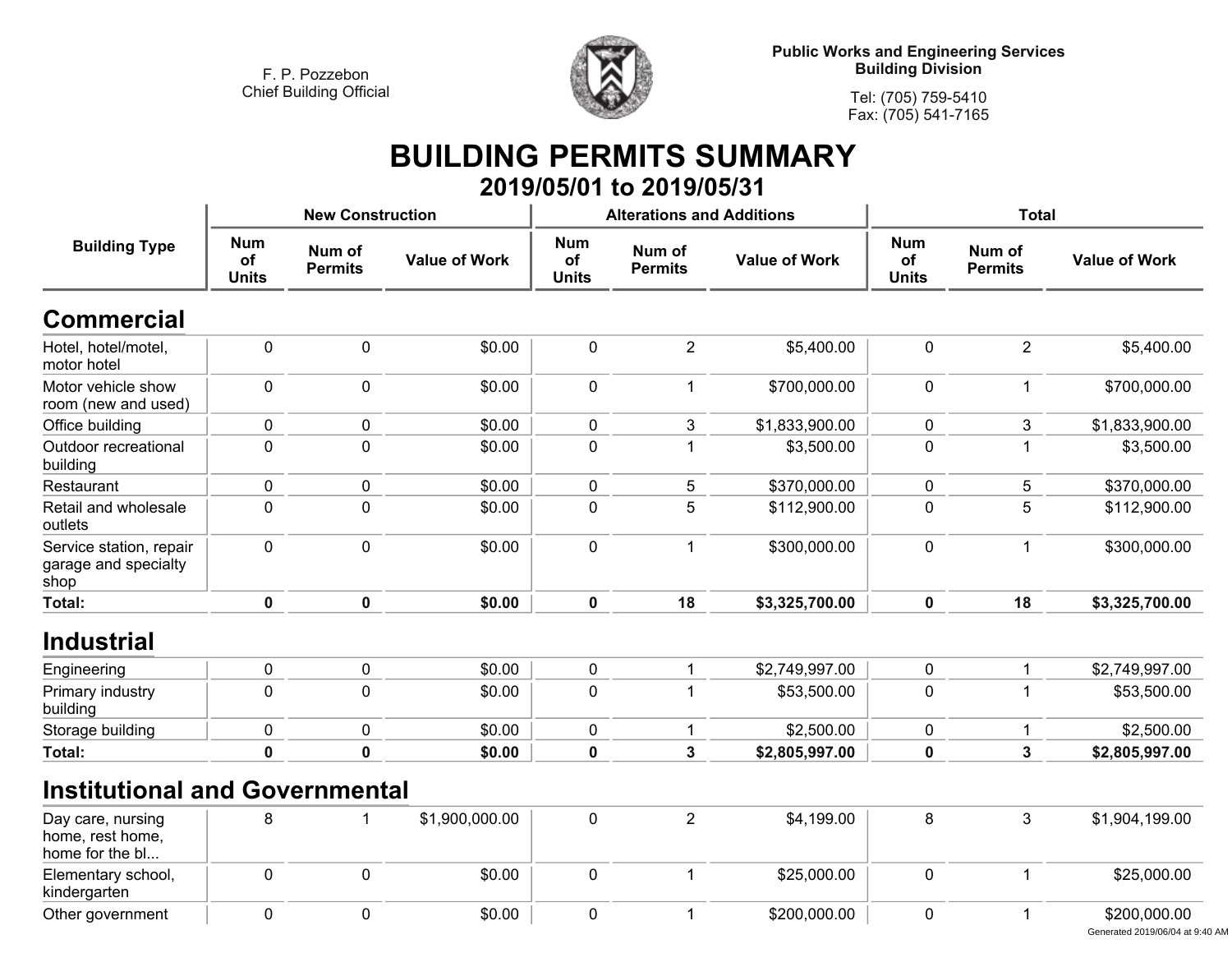| building                                                 |             |              |                |             |     |                 |    |     |                 |
|----------------------------------------------------------|-------------|--------------|----------------|-------------|-----|-----------------|----|-----|-----------------|
| Religious building                                       | 0           |              | \$450,000.00   | 0           | 0   | \$0.00          | 0  |     | \$450,000.00    |
| Total:                                                   | 8           | $\mathbf{2}$ | \$2,350,000.00 | $\mathbf 0$ | 4   | \$229,199.00    | 8  | 6   | \$2,579,199.00  |
| <b>Residential</b>                                       |             |              |                |             |     |                 |    |     |                 |
| Apartment                                                | 9           |              | \$2,400,000.00 | $\mathbf 0$ | 5   | \$7,276.81      | 9  | 6   | \$2,407,276.81  |
| Apartment -<br>Condominium                               | $\mathbf 0$ | 0            | \$0.00         | 24          |     | \$2,000,000.00  | 24 |     | \$2,000,000.00  |
| Row House                                                | 0           | 0            | \$0.00         | 0           |     | \$10,000.00     | 0  |     | \$10,000.00     |
| Semi-Detached or<br>Double (side by side),<br>single-att | 4           | 2            | \$1,200,000.00 | 0           | 2   | \$7,000.00      | 4  | 4   | \$1,207,000.00  |
| Single House                                             | 5           | 5            | \$1,800,000.00 | $\Omega$    | 200 | \$2,446,241.10  | 5  | 205 | \$4,246,241.10  |
| Total:                                                   | 18          | 8            | \$5,400,000.00 | 24          | 209 | \$4,470,517.91  | 42 | 217 | \$9,870,517.91  |
| <b>Grand Total:</b>                                      | 26          | 10           | \$7,750,000.00 | 24          | 234 | \$10,831,413.91 | 50 | 244 | \$18,581,413.91 |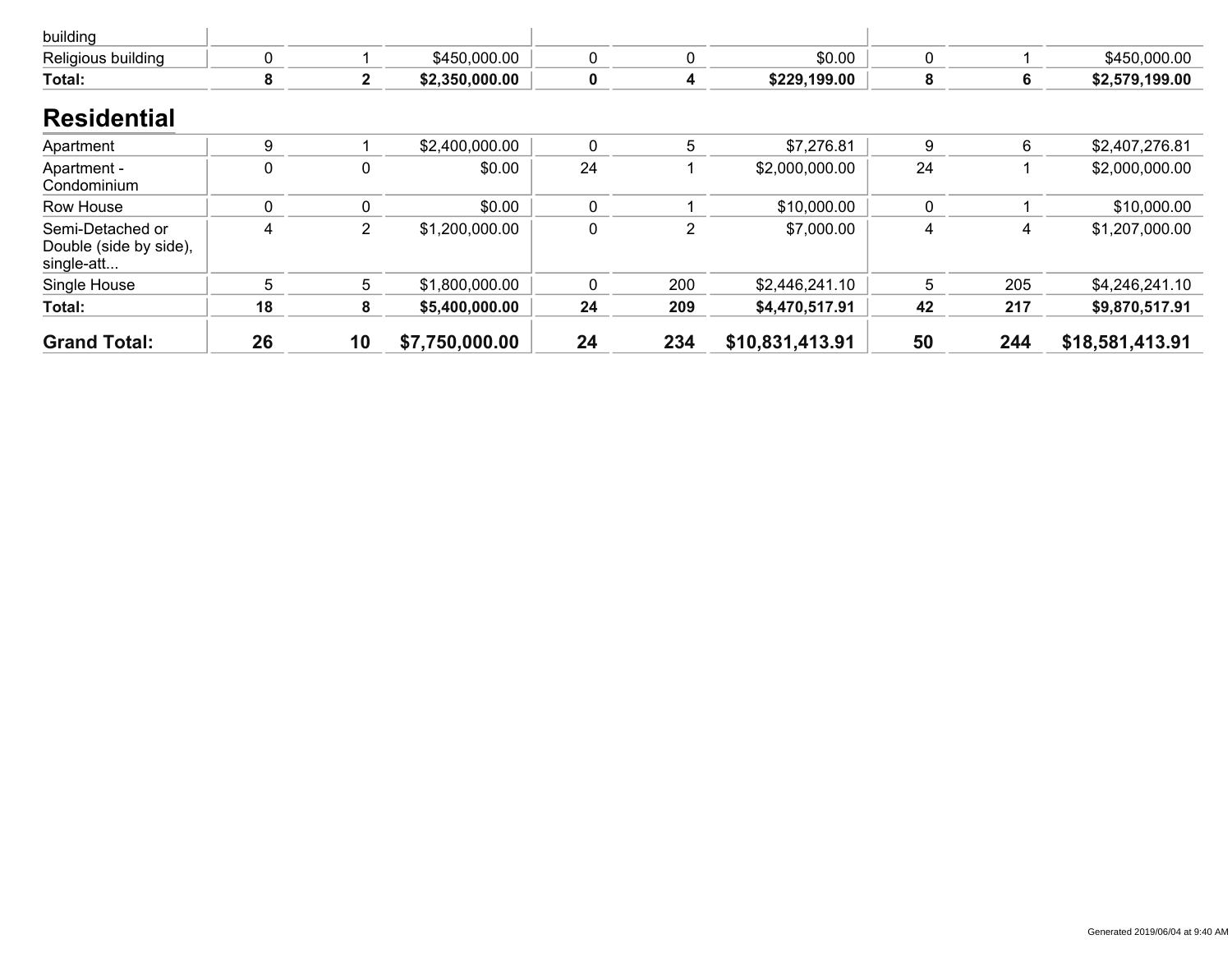

**Public Works and Engineering Services Building Division**

**Tel: (705) 759-5410 Fax: (705) 541-7165**

# **DEMOLITION PERMITS SUMMARY**

|                                       |                        |                          |                         |                        | 2019/05/01 to 2019/05/31         |                      |                        |                          |                      |
|---------------------------------------|------------------------|--------------------------|-------------------------|------------------------|----------------------------------|----------------------|------------------------|--------------------------|----------------------|
| <b>Building Type</b>                  |                        | <b>New Construction</b>  |                         |                        | <b>Alterations and Additions</b> |                      | <b>Total</b>           |                          |                      |
|                                       | Num of<br><b>Units</b> | Num of<br><b>Permits</b> | Value of<br><b>Work</b> | Num of<br><b>Units</b> | Num of<br><b>Permits</b>         | <b>Value of Work</b> | Num of<br><b>Units</b> | Num of<br><b>Permits</b> | <b>Value of Work</b> |
| Commercial                            |                        |                          |                         |                        |                                  |                      |                        |                          |                      |
| Restaurant                            | 0                      | 0                        | \$0.00                  | 0                      |                                  | \$15,000.00          | $\mathbf 0$            | 1                        | \$15,000.00          |
| Total:                                | 0                      | 0                        | \$0.00                  | $\pmb{0}$              | 1                                | \$15,000.00          | 0                      | 1                        | \$15,000.00          |
| <b>Industrial</b>                     |                        |                          |                         |                        |                                  |                      |                        |                          |                      |
| Primary industry<br>building          | 0                      | 0                        | \$0.00                  | $\mathbf 0$            | 1                                | \$20,000.00          | $\mathbf 0$            | 1                        | \$20,000.00          |
| Total:                                | $\mathbf 0$            | $\mathbf 0$              | \$0.00                  | $\pmb{0}$              | 1                                | \$20,000.00          | $\mathbf 0$            | 1                        | \$20,000.00          |
| <b>Institutional and Governmental</b> |                        |                          |                         |                        |                                  |                      |                        |                          |                      |
| Elementary school,<br>kindergarten    | 0                      | 0                        | \$0.00                  | $\pmb{0}$              | 1                                | \$10,000.00          | $\mathbf 0$            | 1                        | \$10,000.00          |
| Total:                                | 0                      | $\mathbf 0$              | \$0.00                  | $\pmb{0}$              | 1                                | \$10,000.00          | $\mathbf 0$            | 1                        | \$10,000.00          |
| <b>Residential</b>                    |                        |                          |                         |                        |                                  |                      |                        |                          |                      |
| Single House                          | 0                      | 0                        | \$0.00                  | $-3$                   | 15                               | \$56,400.00          | $-3$                   | 15                       | \$56,400.00          |
| Total:                                | 0                      | $\mathbf 0$              | \$0.00                  | $-3$                   | 15                               | \$56,400.00          | -3                     | 15                       | \$56,400.00          |
| <b>Grand Total:</b>                   | $\mathbf 0$            | 0                        | \$0.00                  | $-3$                   | 18                               | \$101,400.00         | $-3$                   | 18                       | \$101,400.00         |